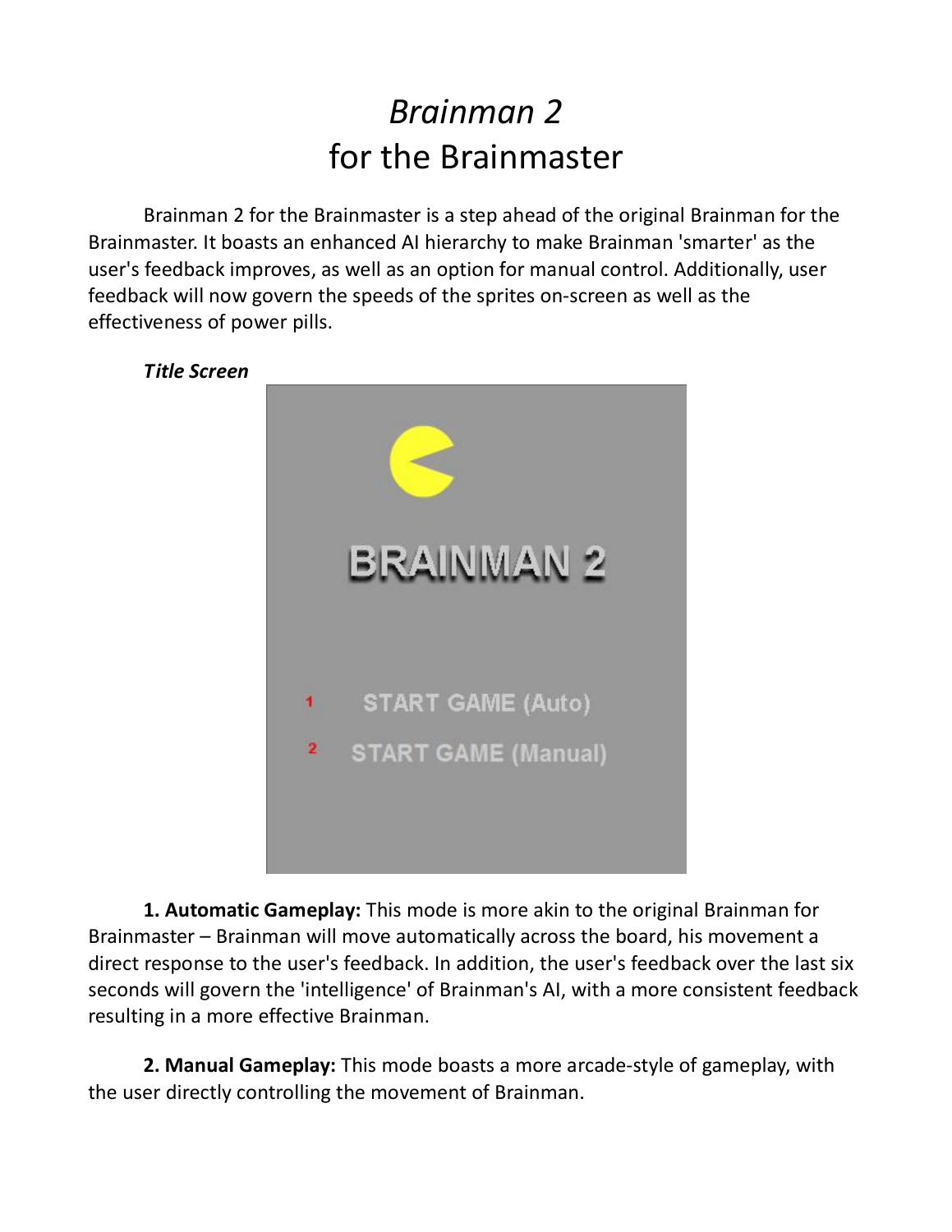**Notes on Both Styles of Play:** In both gameplay styles, the speeds of Brainman and the Ghosts are contingent on the user's feedback for the last 3 seconds. The effectiveness of a 'power pill' (see below) will be determined by the user's performance for the last 1 second.



*Game Screen*

**1. Brainman:** This is Brainman – he moves according to the feedback of the user. If the user does not meet specified feedback requirements, Brainman will not move! Brainman needs to move in order to consume all the level's

**2. Pills:** When all the pills on a stage have been eaten, Brainman will move on the next stage. This is made problematic due to the hostile